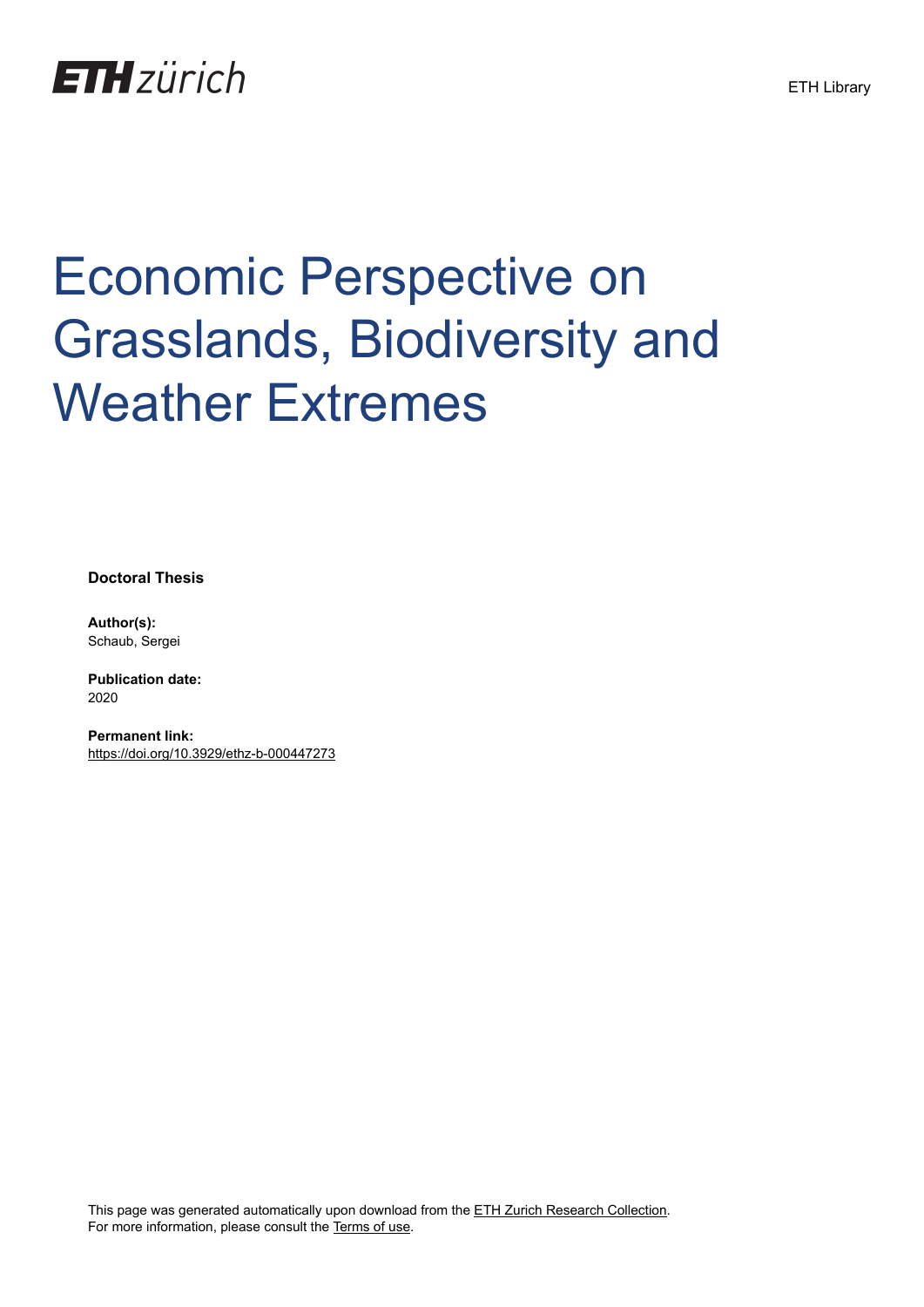DISS. ETH NO. 26860

## **Economic Perspective on Grasslands, Biodiversity and Weather Extremes**

A thesis submitted to attain the degree of DOCTOR OF SCIENCES of ETH ZURICH (Dr. sc. ETH Zurich)

presented by

Sergei Schaub

MSc. Agricultural and Food Economics, Rheinische Friedrich-Wilhelms-Universität Bonn

> born on 17.09.1990 German citizen

accepted on the recommendation of Prof. Dr. Robert Finger Prof. Dr. Nina Buchmann Prof. Dr. Andreas Lüscher Prof. Dr. Salvatore Di Falco

2020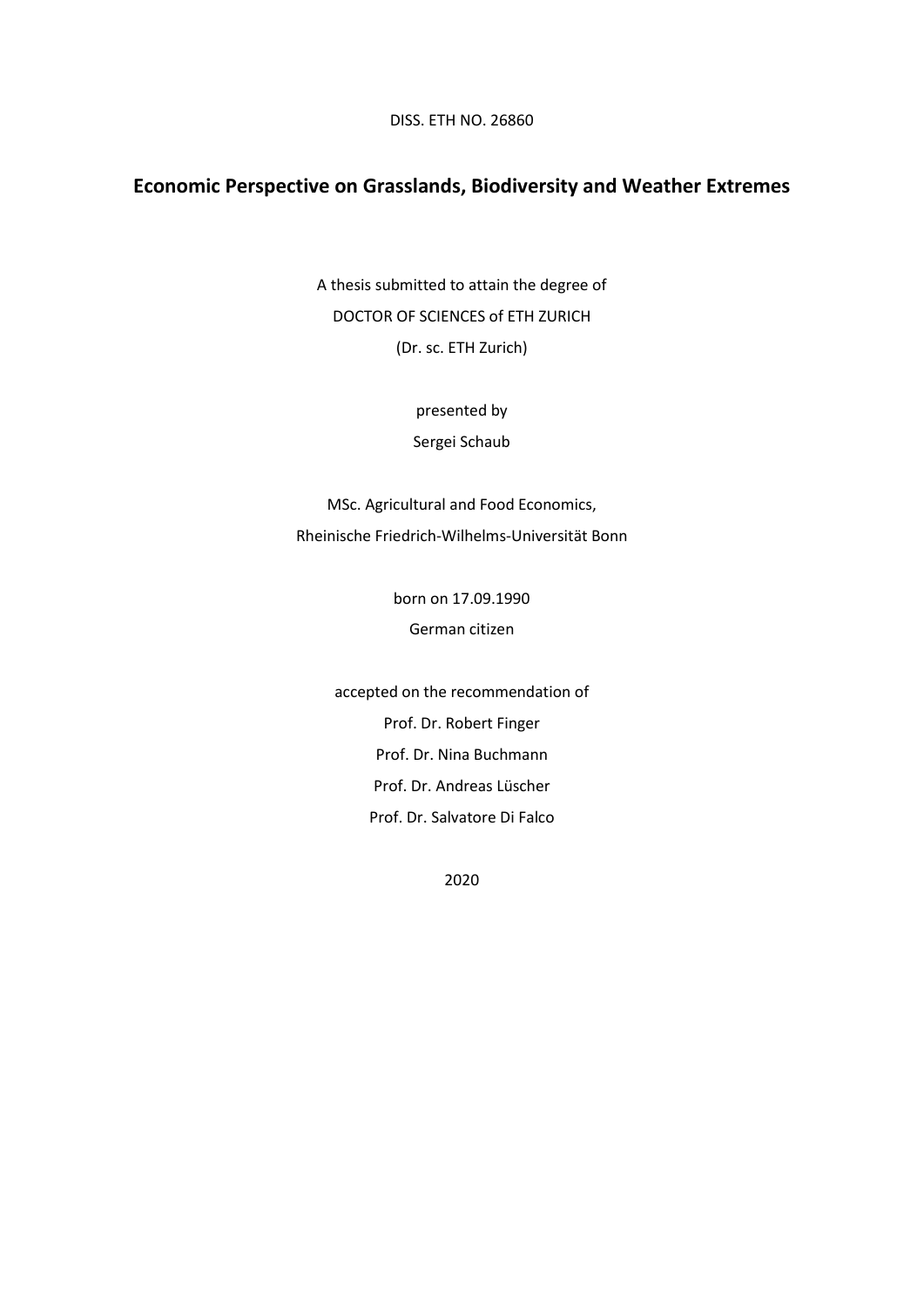## **Abstract**

Grasslands cover large shares of the world's terrestrial area and are essential for the global food security as well as for the agricultural economy as they provide feed for animals. The same grasslands are a host of biodiversity and provide a wide range of other ecosystem services. Changes in the climatic conditions, population, consumer demands and policies, which put pressure on grasslands and grassland-based production, requires farmers to adapt. For farmers and their utility, two aspects are especially important in this context: expected income and stability of income, i.e. income risk.

Farmers have a set of tools to adapt and influence grassland production, including the choice of the (plant) species diversity level in their grassland. Species diversity have been shown to increase yields and yield stability as well as that it can mitigate adverse effects of weather extremes, such as droughts. A key challenge is to transform these findings also into economic terms and to quantify these potential benefits of species diversity in terms of farmers' utility. Empirical economic assessments of the effects of species diversity ('diversity effects') in grasslands that aim to value these effects from farmers' perspectives have been conducted only in a limited number. Those studies that did such economic assessment usually focused on biomass yields (i.e. quantity of yield) and extensively managed grasslands and neglected essential aspects for farmers, such as forage quality, different management intensities, extreme weather events (e.g. droughts), market responses (e.g. hay prices) or differences in farm types.

Droughts that are a severe risk for grasslands are predicted to increase in frequency and intensity in the future due to climate change. Understanding the economic consequences of drought effects and how species diversity, among other tools, can help to reduce adverse effects is important. Moreover, droughts can not only cause yield losses but also market response (e.g. hay prices response), which are equally important to farmers but not explored so far.

The overall research goal of the thesis is to support farmers, extension services and policy makers by answering the question '*What is the value of species diversity in grasslands for farmers?*'. Therefore, we conduct an economic valuation of the diversity effect in grasslands from a farmers' perspective in *Chapter 2* to *4*: In *Chapter 2*, we economically assess the diversity effects on expected yields, expected revenues and risk in intensively managed grasslands, considering biomass yields and forage quality. We find that species diversity increased biomass yields while it did not affect forage quality. Thus, species diversity increased quality-adjusted yields (biomass yields x forage quality) and potential revenues from milk production. Moreover, species diversity decreased farmers' risk. In *Chapter 3*, we investigate the diversity effect on expected yields and revenues, considering biomass yields and forage quality across a wide range of management intensities. The results show that species diversity increased quality-adjusted yields and revenues across management regimes and that the benefits from species diversity can be as high as increasing management intensity. In *Chapter 4*, we analyze the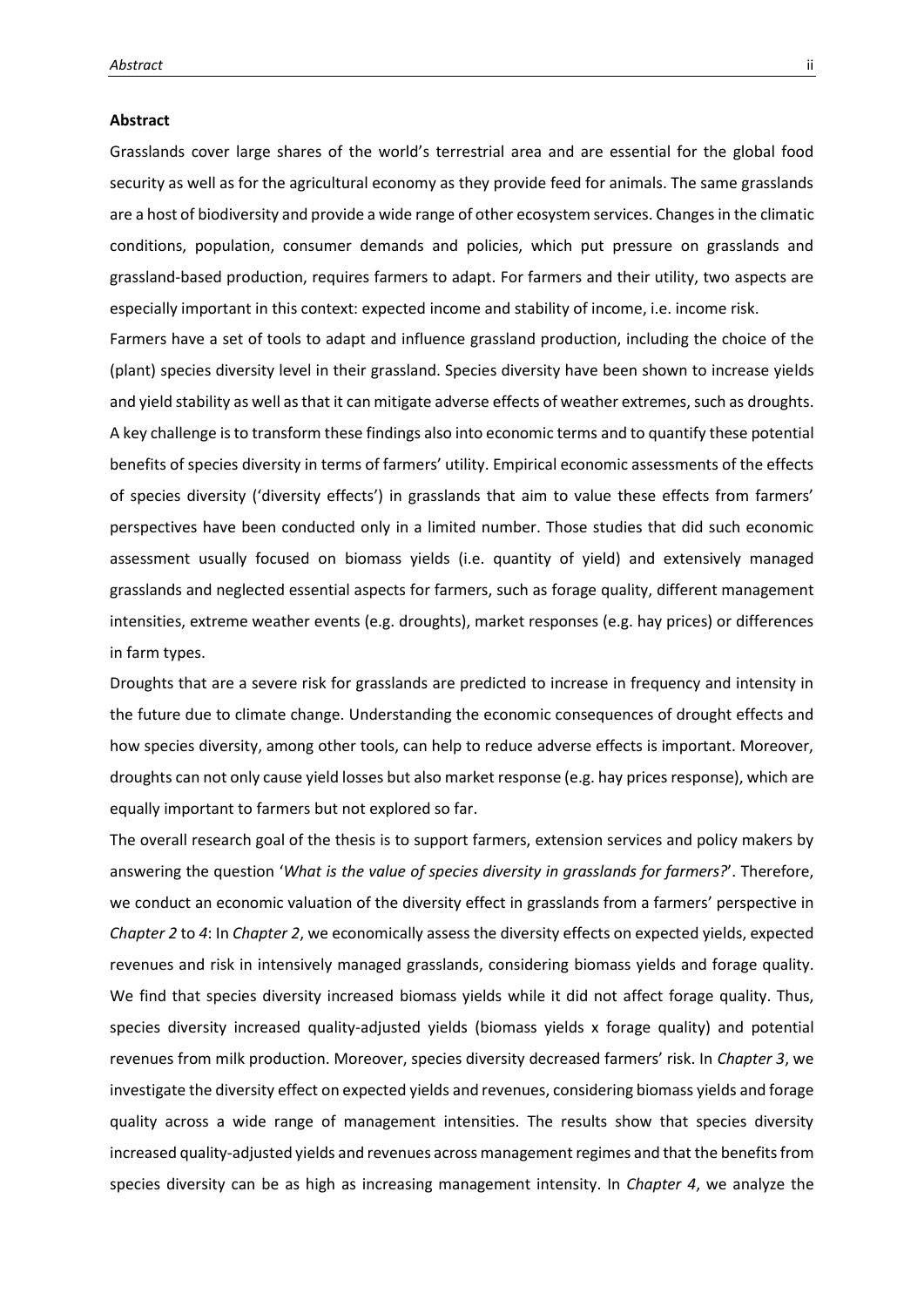diversity effect under increasing drought risks while considering hay yield and price responses to droughts as well as different farm types. We find that species diversity increased income and decreased risk. The diversity effect was independent of drought probability and the drought effect largely dependent on farm type.

We complement the economic assessment of species diversity by an in-depth analysis of droughts effect hay prices and differences between drought effects on hay prices and feed grain prices (*Chapter 5*). We find that regional and national droughts substantially increased hay prices while feed grain prices were not affected in South Germany. The differences between hay and feed grain price responses can be linked to transport and transaction costs, thus, to market integration.

Moreover, we provide supplementary analysis about biodiversity loss communication, public interest in biodiversity in climate change and societal concerns on pesticide use in the appendices of the thesis. In conclusion, the thesis adds to the existing knowledge of species diversity and its economic value by extending the (economic) assessment of species diversity. Considering key aspects for farmers, we show that species diversity is an economically relevant factor of production and that maintaining and reestablishing species diverse grasslands can contribute to future sustainable intensification of grassland-based production. Moreover, we provide new insights to the consequences of droughts on hay and feed grain prices and that these prices are differently affected. The knowledge on these drought effects on prices in combination with diversity effects in grasslands can help to better understand and mitigate adverse drought effects in grassland-based production, especially considering climate change. The gained insights in this thesis, about the species diversity effects and the drought effects, should be considered in farm management as well as in the decisions of policy makers.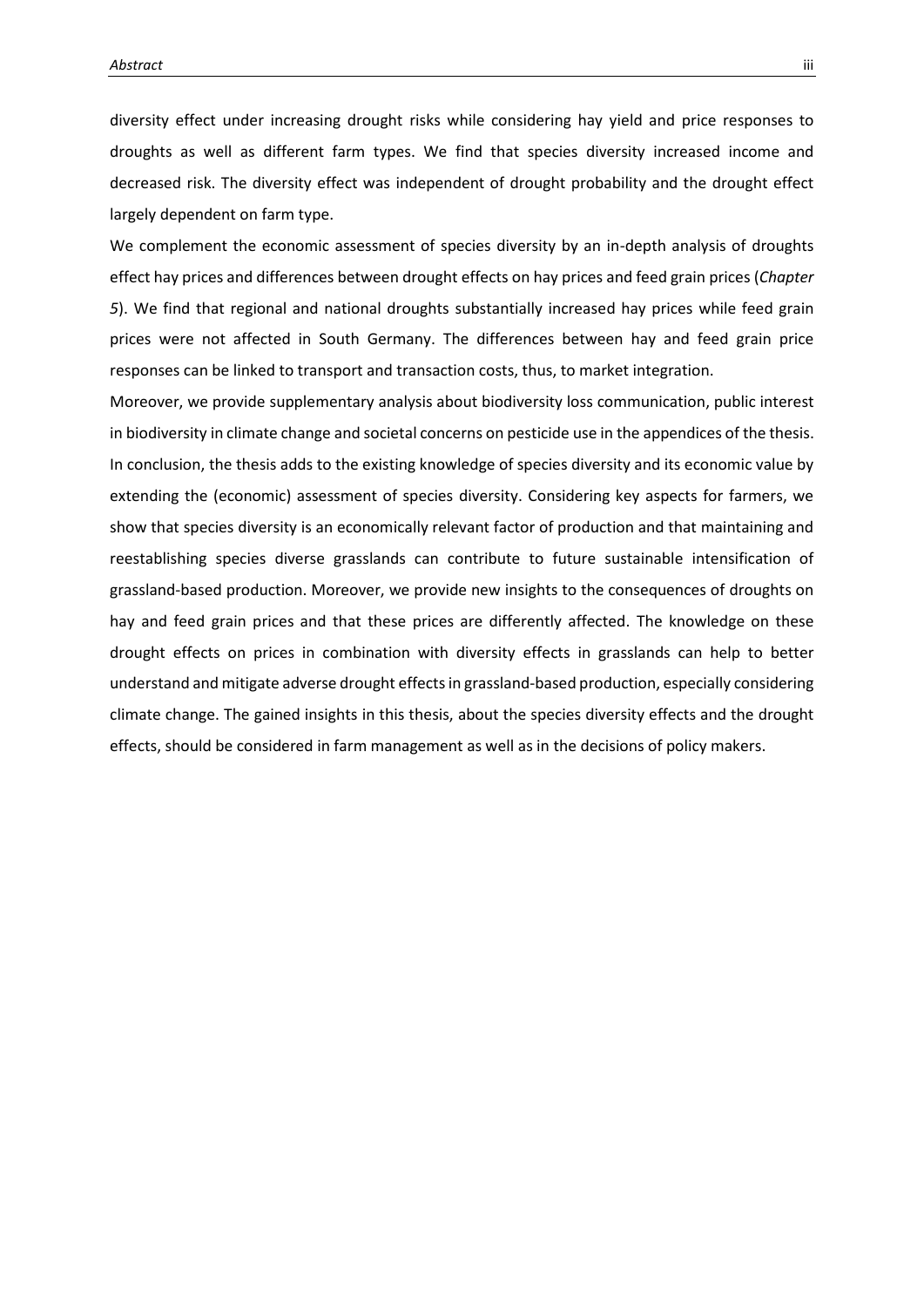## **Zusammenfassung**

Grasland bedeckt einen großen Teil der globalen Landfläche und ist sowohl für die weltweite Ernährungssicherheit als auch für die Agrarwirtschaft von wesentlicher Bedeutung, da es als Futtermittelquelle für Tiere dient. Dasselbe Grasland beherbergt zudem eine Vielzahl von Arten und bieten zahlreiche weitere Ökosystemdienstleistungen. Veränderungen der klimatischen Bedingungen, der Bevölkerungszahl, der Verbraucherwünsche und der Politik – welche Druck auf das Grasland und die graslandbasierte Produktion von Lebensmitteln ausüben – erfordern Anpassungen der Landwirtinnen und Landwirte. Für die Landwirtinnen und Landwirte und ihren ökonomischen Nutzen sind in diesem Zusammenhang zwei Aspekte besonders relevant: das erwartete Einkommen und die Einkommensstabilität, d.h. das Einkommensrisiko.

Die Landwirtinnen und Landwirte verfügen über eine Reihe von Instrumenten zur Anpassung ihres Graslands, einschließlich der Wahl der (Pflanzen-)Artenvielfalt. Forschungsergebnisse haben gezeigt, dass die Artenvielfalt die Erträge und die Stabilität des Graslands erhöht sowie dass die Artenvielfalt negative Effekte von Wetterextremen, wie Dürren, reduziern kann. Eine zentrale Herausforderung besteht darin, diese Erkenntnisse und die potenziellen Vorteile der Artenvielfalt im Hinblick auf den ökonomischen Nutzen für die Landwirtinnen und Landwirte zu quantifizieren. Empirische ökonomische Bewertungen der Effekte der Artenvielfalt ("Diversitätseffekte") im Grasland aus einer landwirtschaftlichen Sicht wurden bisher nur in einer begrenzten Anzahl durchgeführt. Die Studien, die eine solche ökonomische Bewertung vornahmen, konzentrierten sich in der Regel auf Biomasseerträge (d.h. die Ertragsmenge) und extensiv bewirtschaftetes Grasland und vernachlässigten wesentliche Aspekte für die Landwirtinnen und Landwirte, wie z.B. Futterqualität, unterschiedliche Bewirtschaftungsintensitäten, extreme Wetterereignisse (z.B. Dürren), Marktreaktionen (z.B. Heupreise) oder Unterschiede in den Betriebstypen.

Dürren, die ein großes Risiko für Grasland darstellen, werden aufgrund des Klimawandels in Zukunft voraussichtlich häufiger und intensiver auftreten. Es ist wichtig, die wirtschaftlichen Folgen von Dürreeffekten zu verstehen und zu verstehen wie die Artenvielfalt, neben anderen Instrumenten, dazu beitragen kann die negativen Auswirkungen zu reduzieren. Darüber hinaus können Dürren nicht nur Ertragseinbußen verursachen, sondern auch Marktreaktionen (z.B. Heupreisereaktionen) auslösen. Diese Marktreaktionen sind für Landwirtinnen und Landwirte ebenso wichtig wie Ertragseinbußen, sind aber bisher noch nicht genauer untersucht worden.

Das übergeordnete Forschungsziel dieser Arbeit ist die Unterstützung von Landwirtinnen und Landwirte, Beratungsdiensten und politischen Entscheidungsträgern durch die Beantwortung der Frage '*Was ist der Mehrwert von Artenvielfalt für Landwirtinnen und Landwirte im Grasland?*'. Daher führen wir in *Kapitel 2* bis *4* eine ökonomische Bewertung der Diversitätseffekte im Grasland aus landwirtschaftlicher Perspektive durch: In *Kapitel 2* bewerten wir ökonomisch die Diversitätseffekte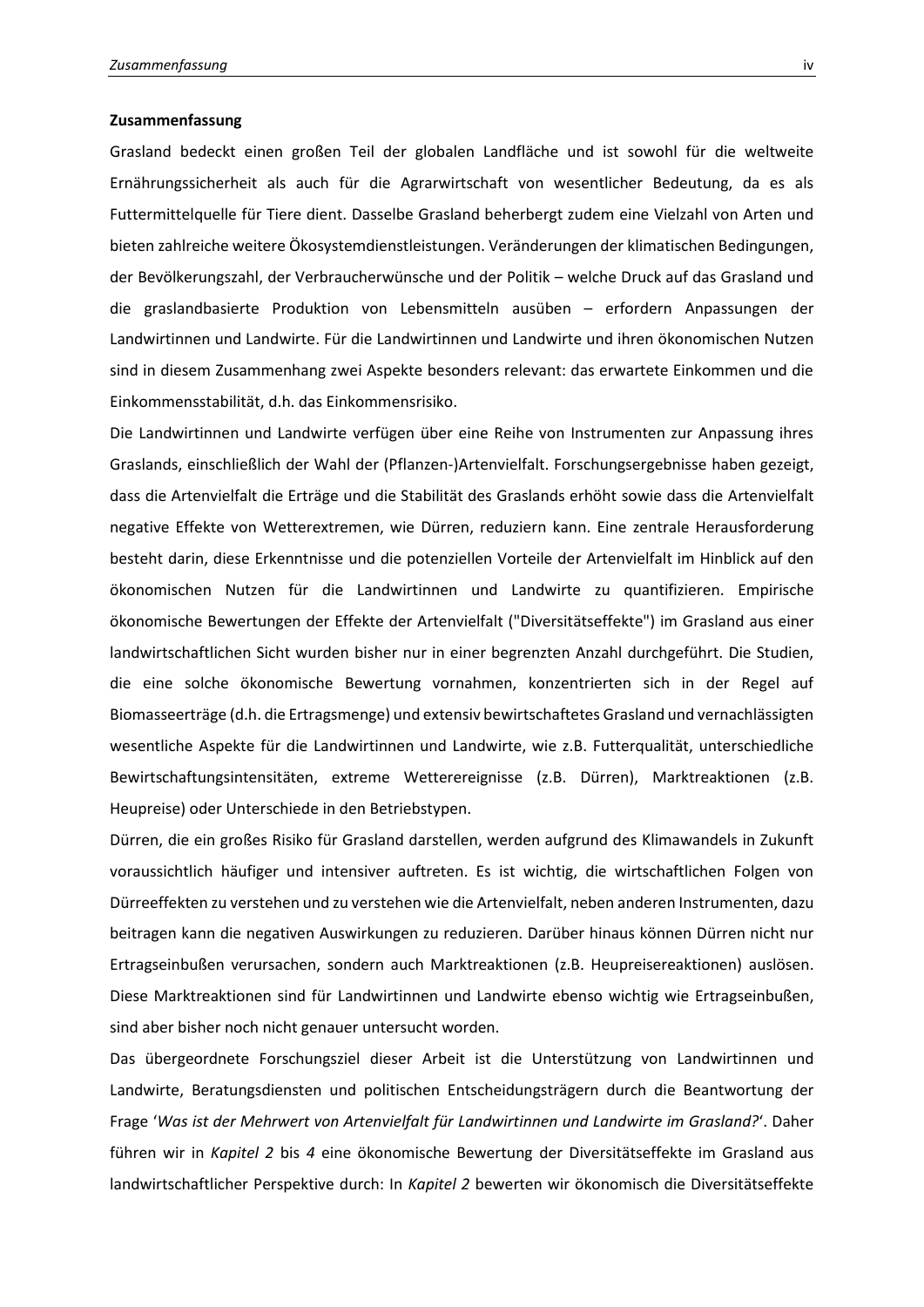auf die erwarteten Erträge, die erwarteten Einnahmen und das Risiko in intensiv bewirtschaftetem Grasland. Dabei berücksichtigen wir Biomasseerträge als auch die Futterqualität. Wir finden, dass Artenvielfalt die Biomasseerträge erhöht, während sie die Futterqualität nicht beeinflusst. Die Artenvielfalt erhöhte somit die qualitätskorrigierten Erträge (Biomasseerträge x Futterqualität) und die potenziellen Einnahmen aus der Milchproduktion. Darüber hinaus verringerte die Artenvielfalt das Risiko der Landwirtinnen und Landwirte. In *Kapitel 3* untersuchen wir den Diversitätseffekt auf die zu erwartenden Erträge und Einnahmen. Dabei berücksichtigen wir Biomasseerträge und die Futterqualität über ein weites Spektrum an Bewirtschaftungsintensitäten. Unsere Resultate zeigen, dass Artenvielfalt die qualitätskorrigierten Erträge und Einnahmen über die verschiedenen Bewirtschaftungsregimes hinweg erhöht hat und dass die Vorteile der Artenvielfalt ebenso hoch sein können wie die Erhöhung der Bewirtschaftungsintensität. In *Kapitel 4* analysieren wir den Diversitätseffekt unter zunehmendem Dürrerisiko. Dabei berücksichtigen wir den Einfluss von Dürre auf Heupreise und verschiedene Betriebstypen. Wir finden, dass die Artenvielfalt das Einkommen erhöht und das Risiko verringert. Der Diversitätseffekt war unabhängig von der Dürrewahrscheinlichkeit und der Dürreeffekt auf Einkommen und Risiko war weitgehend vom Betriebstyp abhängig.

Ergänzend zur ökonomischen Bewertung der Artenvielfalt analysieren wir die Auswirkungen von Dürren auf die Heupreise und Unterschiede des Dürreeffekts auf Heupreise und Futtergetreidepreise (*Kapitel 5*). Wir finden, dass regionale und nationale Dürren die Heupreise in Süddeutschland erheblich erhöhten, während die Futtergetreidepreise nicht betroffen waren. Die unterschiedlichen Reaktionen von Heu- und Futtergetreidepreisen können mit den Transport- und Transaktionskosten, und damit mit der Marktintegration, in Verbindung gebracht werden.

Zudem bieten wir ergänzende Analysen in den Anhängen dieser Arbeit zu den Themen Kommunikation des Biodiversitätsverlusts, Interesse der Öffentlichkeit in den Themen Klimawandel und Biodiversität und gesellschaftlichen Bedenken in Bezug auf Pflanzenschutzmitteleinsatzes.

Zusammenfassend ergänzt diese Arbeit durch Erweiterung der (ökonomischen) Bewertung von Artenvielfalt das vorhandene Wissen über Artenvielfalt und dessen ökonomischen Mehrwert. Wir zeigen, dass Artenvielfalt ein ökonomisch relevanter Produktionsfaktor ist und dass die Erhaltung und Wiederherstellung artenreicher Graslandschaften zu einer nachhaltigen Intensivierung der graslandbasierten Produktion beitragen kann. Darüber hinaus liefern wir neue Erkenntnisse über die Auswirkungen von Dürren auf Heu- und Futtergetreidepreise und dass diese Preise unterschiedlich durch Dürre beeinflusst werden. Die Erkenntnisse über diese Dürreeffekte auf Preise zusammen mit den Diversitätseffekte im Grasland kann dazu beitragen, die negativen Auswirkungen von Dürren auf die graslandbasierte Produktion zu verstehen und abzuschwächen. Dies ist besonders wichtig unter Berücksichtigung des Klimawandels. Die in dieser Arbeit gewonnenen Erkenntnisse über die Effekte